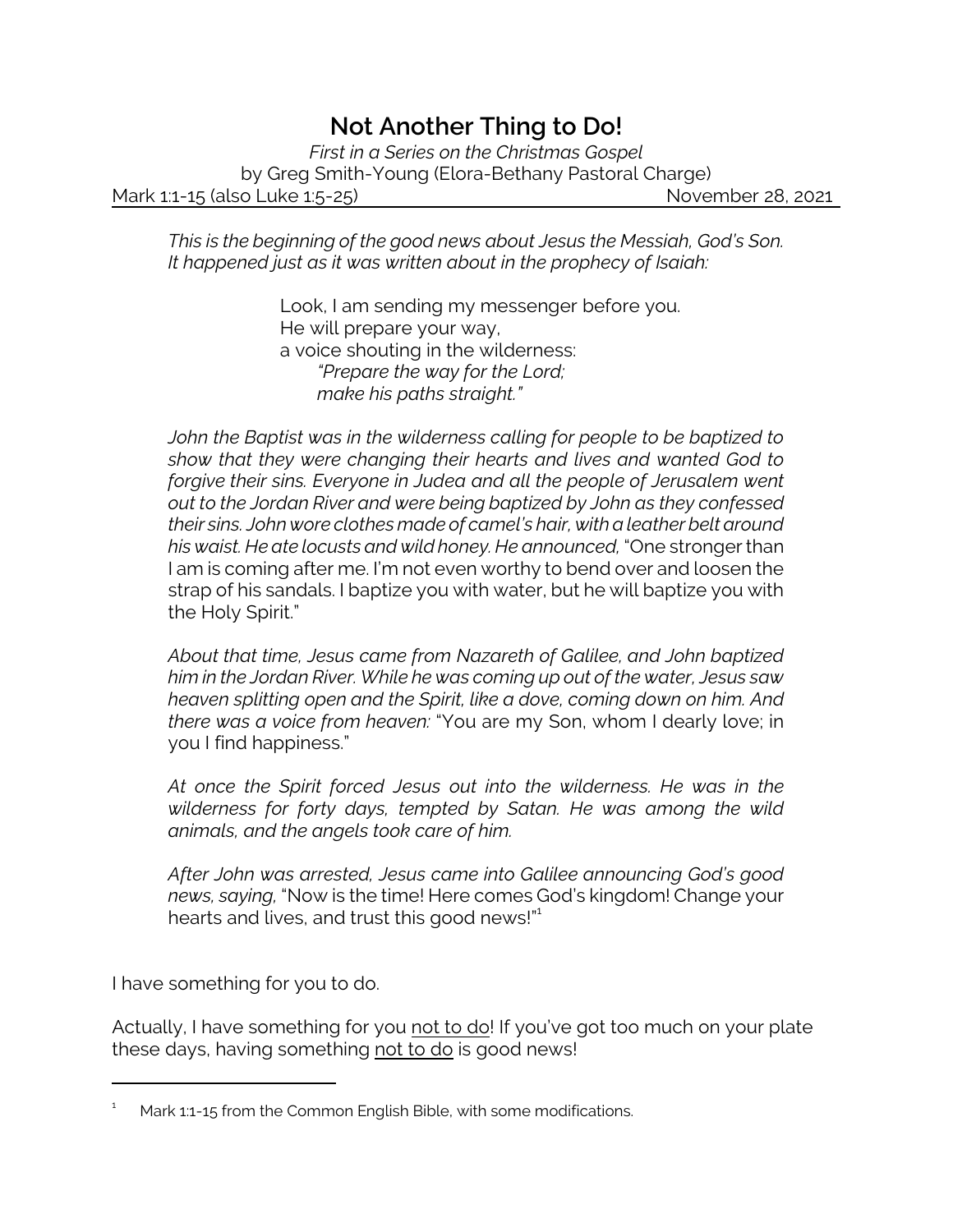Want to hear more good news?

*"Daddy came home!" "The window coverings came down." "I ate a banana for the first time." "We could get married." "I bought a farm." "No more bombings." "Nazism is finished."*<sup>2</sup>

Each of these is different. What does eating bananas have to do with getting married? Or buying a farm with closing the bomb shelters? There was one thing that made them all true. What was it?

World War II ended.

Each person could describe what that great news meant for them. Their stories are vital expressions of this one, central truth. They radiate from it.

Because the War ended, Sam's daddy came home to Belfast. (Sam is Barb's father). Ethel Grose married veteran Lew Hornsby. Food rations lifted. The government gave loans to help returning soldiers buy farms. 3 Throughout Britain, blackout curtains weren't needed, because there would be no more bombings, because Nazism was finished.

The good news "No more war!" birthed all these particular pieces of good news.

II

Willa read the beginning of Mark's account of Jesus. Mark goes on from there to tell of people's experiences of meeting the Messiah. If later, you could ask each of them what it meant, you might hear things like.

*"Jesus turned my life in a whole new direction." "The evil that had hold of me, he broke it!" "He healed me!" "Now I can walk!" "He forgave all my sins!" "He called me to follow him! Yes, even someone like me!" "He saved me from drowning." "He raised my daughter from death." "He cured the bleeding I'd suffered from for years." "He fed me when I was starving." "He taught me things I'd never imagined." "I can see." "I can hear." "I am blessed."*

Each of these pieces of personal good news radiates from the one Good News at the centre. Mark starts his account with it. "*This is the beginning of the good news about Jesus the Messiah, God's Son."* A bit later, Jesus himself proclaims, *"Now is the time! Here comes God's kingdom! Change your hearts and lives, and trust this good news!"*

<sup>2</sup> I've adapted this illustration from John P. Bowen, The Unfolding Gospel: How the Good News makes sense of Discipleship, Church, Mission, and Everything Else (Minneapolis MN: Fortress, 2021), 16f.

<sup>3</sup> [www.thecanadianencyclopedia.ca/en/article/veterans-land-act](https://www.thecanadianencyclopedia.ca/en/article/veterans-land-act)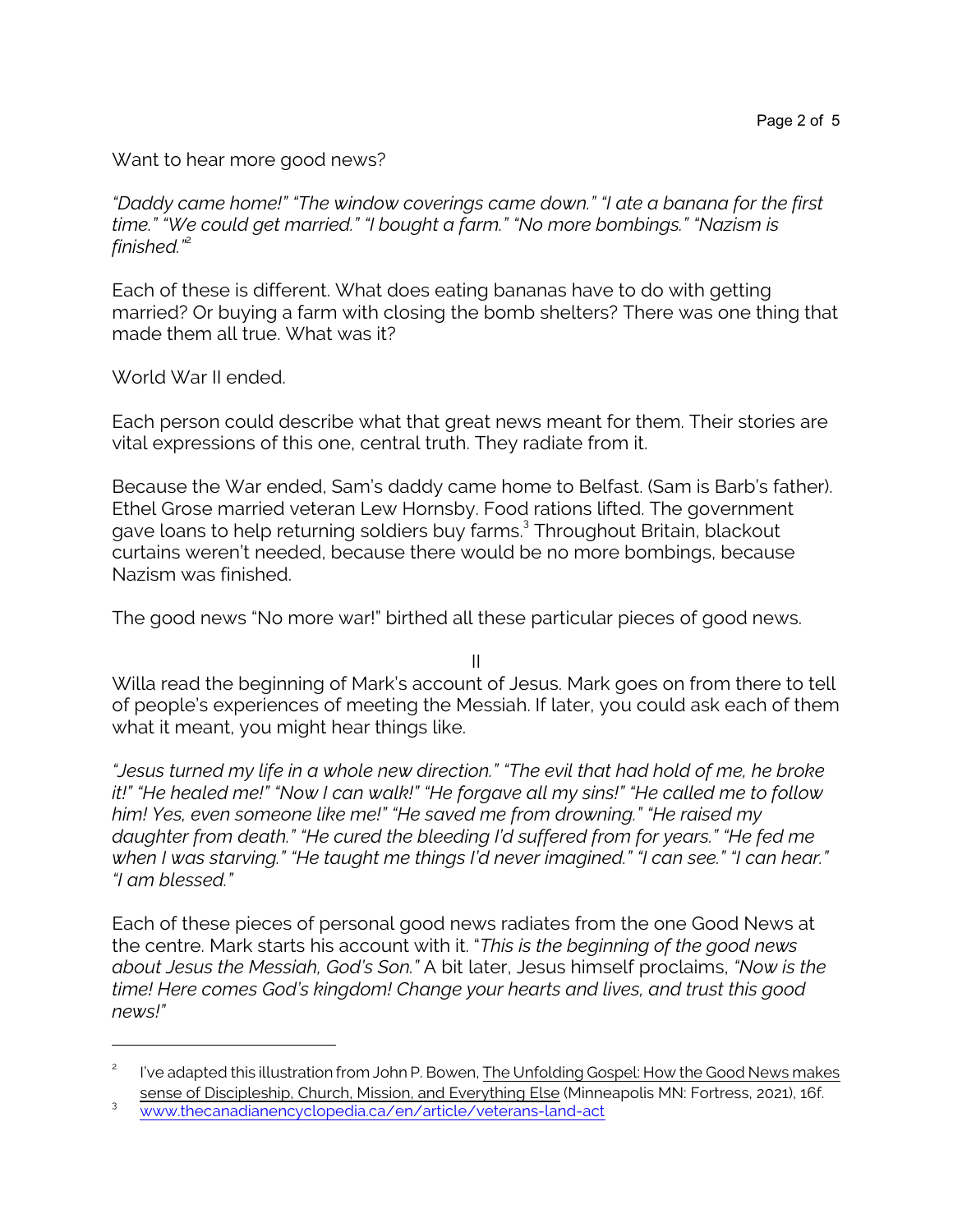*"Here comes God's kingdom!"* This is Jesus' Good News announcement. God's rule has begun. God's will is being done. God's Kingdom is here, because Jesus is here.

Good news! This is what our word "Gospel" means. It's an Old English word meaning "good story!" The first Christians used a Greek word for a royal announcement (*euangélion*). It is the evangel, the gospel, the good news announcement of what God has done.

III

*Here comes God's Kingdom!*

It is an announcement. This is very important. The Gospel is an announcement. It's not admonishment. It's not advice.

An admonishment tells us to do something. *Clean up your room! Clean up your life! Follow the commandments. Help the poor. Turn your cheek. Love your neighbour.* 

Nothing wrong with these. Take the last one. Jesus tells me that I must *"Love my neighbour as if they were me."* Beside *"Love God with all that I am,"* this is the most important commandment. Loving God and loving neighbour centres all the others. Jesus said it. It's good! But, it's not the good news-gospel. In fact, on its own it can be quite a burden. Love my neighbour as I love myself? Have you met my neighbours? They are quite nice actually. But can I love them that much?

What about when Jesus commands us, *"Love your enemy?"* Try doing that! It's good, but good news? Guess what! You have to act with love toward . . . everyone! . . . Yay?!?

Jesus' Gospel is not an admonishment, something you need to do. It's not advice either. *Pray often*. Good advice. Good news? *Don't let the sun set on your anger.* Good advice. Good news? *Listen to your minister.* Good advice, maybe. Good news?

Anything that begins with something for you to do might be good: good advice, good admonishment. But it's not a good announcement. An announcement tells us something that has already happened. *She asked me to marry her!* Or that is happening now. *It is a beautiful day!* Or that will be happening. *Zechariah, your wife Elizabeth will birth your son. . . . He will bring many back to God!* These are announcements. Jesus' Gospel is an announcement.

 $IV$ 

This can be hard for us, including us church folk. We're so used to doing things. Something needs doing, a problem needs solving, an injustice needs righting, and we start doing. All good! But not the Gospel.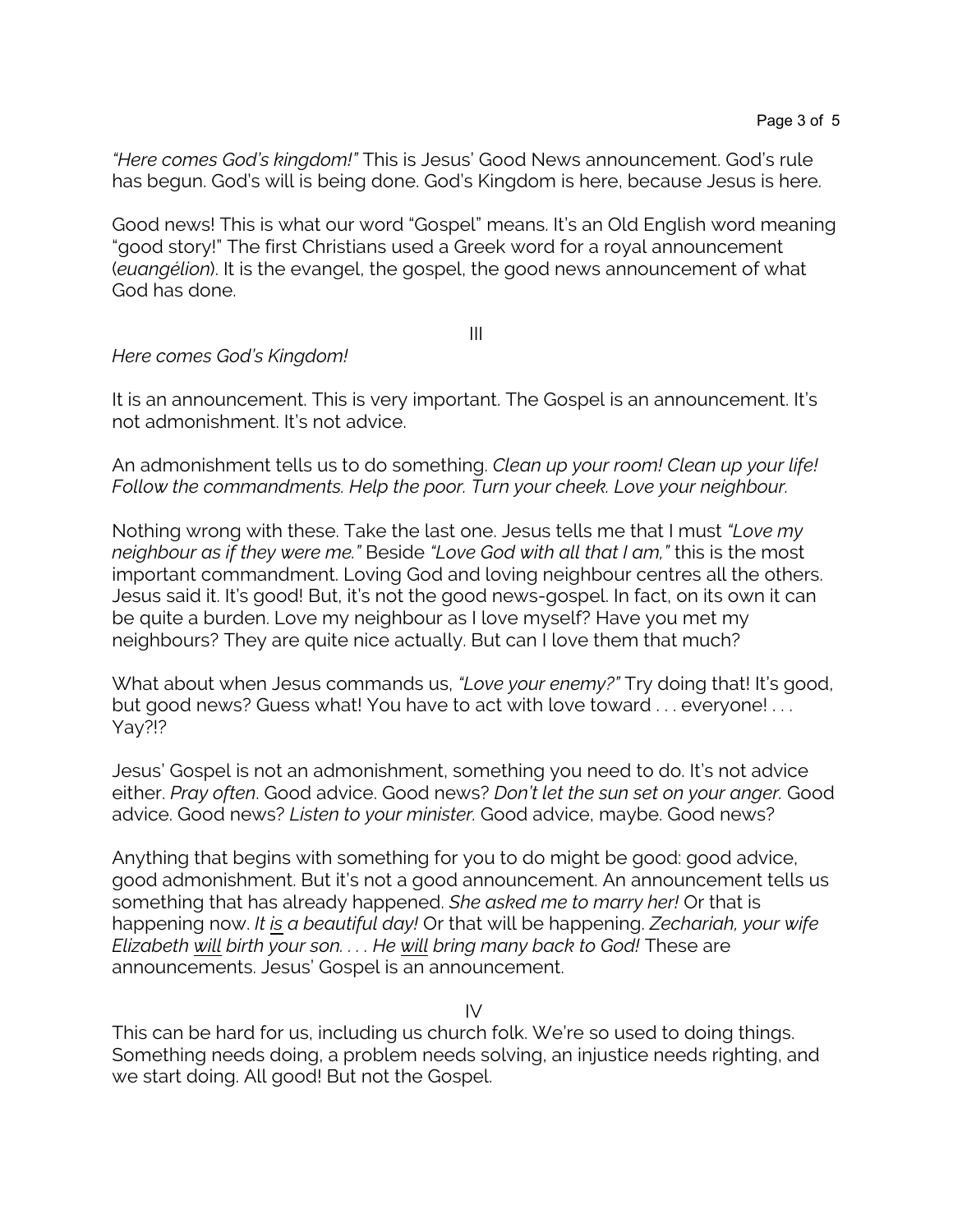The Gospel announcement is not something for you do to. Just receive. Accept it. Trust the announcement, that it is true. It is about what God has done. What we can never do ourselves. God is the subject. God is the actor. God is the doer.

## *Jesus brings God's Kingdom.*

Jesus, who is God-with-us, has done this. It's his action, his initiative, his doing. This is the Gospel we announce, because it changes everything. We trust it, and entrust ourselves to it . . . to Jesus.

As when the War ended, and as when people first encountered Jesus, this central Good News means something particular and personal for each of us.

- *• Jesus brings God's Kingdom . . . so I know I belong to God.*
- *• Jesus brings God's Kingdom . . . so I finally have a family.*
- *• Jesus brings God's Kingdom . . . so I can see God's purpose for my life.*
- *• Jesus brings God's Kingdom . . . so I know I am forgiven.*
- *• Jesus brings God's Kingdom . . . so I have been healed.*
- *• Jesus brings God's Kingdom . . . so I can pray, and trust God hears.*
- *• Jesus brings God's Kingdom . . . so I can work for a better world, with hope.*
- *• Jesus brings God's Kingdom . . . so I can love my neighbour.*
- *• Jesus brings God's Kingdom . . . so I can love my enemy.*
- *• Jesus brings God's Kingdom . . . so I love God.*

There are still things for us to do. But these are not the Gospel. We can do them in a new, hopeful, energized way because of the Good News: *Jesus brings God's Kingdom.*

V

These weeks of Advent, this is what I'm going to talk about. The Good News. *Jesus brings God's Kingdom*. "Kingdom" sounds medieval. So we need to flesh it out. What does Jesus mean? And how is this far bigger than anything we can imagine? And if it's true, what do we do?

*Jesus brings God's Kingdom*. So good old Zechariah gets the news. *A baby! For him! And Elizabeth! Their son is God's gift. He'll get everyone ready for the Kingdom-Bringer, for Jesus*. The angel announces it. What does Zechariah need to do? Go home to Elizabeth and, well, you know. But besides that . . . just be quiet, for a while. Just receive the good news.